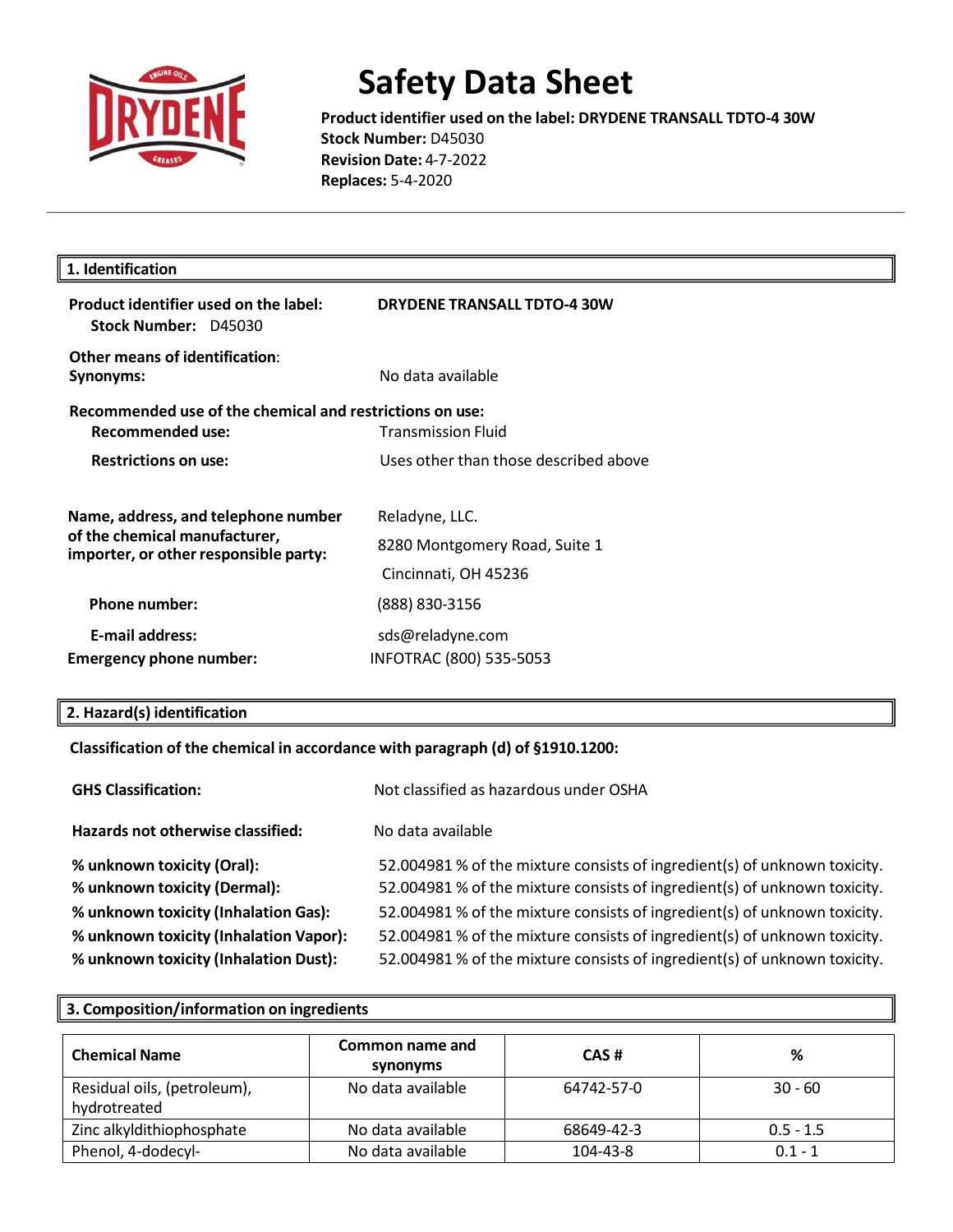**Product identifier used on the label: DRYDENE TRANSALL TDTO-4 30W Stock Number:** D45030 **Revision Date:** 4-7-2022 **Replaces:** 5-4-2020

**One or more hazardous ingredient(s) is claimed as a trade secret under the OSHA Hazard Communication Standard. The hazards of this (these) ingredient(s) are given on this SDS.**

#### **4. First-aid measures**

**Description of necessary measures,subdivided according to the different routes of exposure, i.e., inhalation, skin and eye contact, and ingestion:**

| Inhalation:                                                                                        | Remove to fresh air. If breathing is difficult, have a trained individual<br>administer oxygen.                                                                              |
|----------------------------------------------------------------------------------------------------|------------------------------------------------------------------------------------------------------------------------------------------------------------------------------|
| <b>Eye Contact:</b>                                                                                | None expected to be needed, however, use an eye wash to remove a<br>chemical from your eye regardless of the level of hazard.                                                |
| <b>Skin Contact:</b>                                                                               | Wash with soap and water. Remove contaminated clothing and launder.<br>Get medical attention if irritation develops or persists. Seek medical<br>advice if symptoms persist. |
| Ingestion:                                                                                         | Minimal risk of harm if swallowed. Do not induce vomiting. Seek medical<br>attention immediately. Provide medical care provider with this SDS.                               |
| Most important symptoms/effects,<br>acute and delayed:                                             | None Known                                                                                                                                                                   |
| <b>Indication of immediate medical</b><br>attention and special treatment<br>needed, if necessary: | Aspiration during swallowing or vomiting may severely damage the lungs.<br>If evacuation of stomach contents is necessary, use method least likely to<br>cause aspiration.   |

#### **5. Fire-fighting measures**

#### **Suitable (and unsuitable) extinguishing media:**

| Suitable extinguishing media:                                      | Use alcohol resistant foam, carbon dioxide, or dry chemical when fighting<br>fires. Water or foam may cause frothing if liquid is burning but it still may<br>be a useful extinguishing agent if carefully applied to the surface of the<br>fire. Do not direct a stream of water into the hot burning liquid. |
|--------------------------------------------------------------------|----------------------------------------------------------------------------------------------------------------------------------------------------------------------------------------------------------------------------------------------------------------------------------------------------------------|
| Unsuitable extinguishing media:                                    | No data available                                                                                                                                                                                                                                                                                              |
| Specific hazards arising from the<br>chemical:                     | No data available                                                                                                                                                                                                                                                                                              |
| <b>Hazardous combustion products:</b>                              | Carbon monoxide, Smoke                                                                                                                                                                                                                                                                                         |
| Special protective equipment and<br>precautions for fire-fighters: | No data available                                                                                                                                                                                                                                                                                              |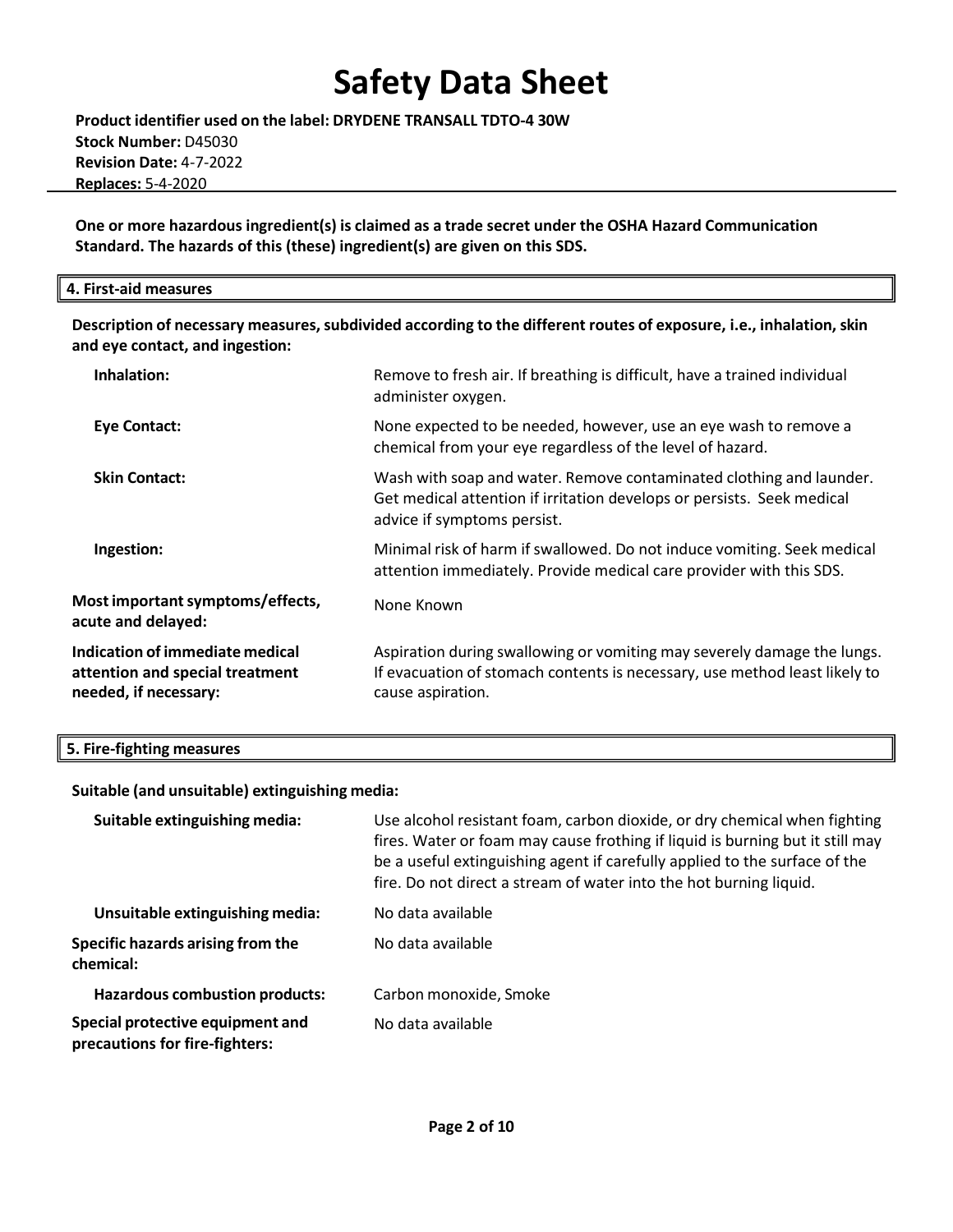**Product identifier used on the label: DRYDENE TRANSALL TDTO-4 30W Stock Number:** D45030 **Revision Date:** 4-7-2022  **Replaces:** 5-4-2020

| 6. Accidental release measures                                          |                                                                                                                                                                                                                                                                                                                                                                                                                                                |
|-------------------------------------------------------------------------|------------------------------------------------------------------------------------------------------------------------------------------------------------------------------------------------------------------------------------------------------------------------------------------------------------------------------------------------------------------------------------------------------------------------------------------------|
| Personal precautions, protective<br>equipment and emergency procedures: | Exposure to the spilled material may be irritating or harmful. Follow<br>personal protective equipment recommendations found in Section 8 of<br>this SDS. Additional precautions may be necessary based on special<br>circumstances created by the spill including; the material spilled, the<br>quantity of the spill, the area in which the spill occurred. Also consider<br>the expertise of employees in the area responding to the spill. |
| <b>Methods and materials for containment</b><br>and cleaning up:        | Prevent the spread of any spill to minimize harm to human health and<br>the environment if safe to do so. Wear complete and proper personal<br>protective equipment following the recommendation of Section 8 at a<br>minimum. Dike with suitable absorbent material like granulated clay.<br>Dispose of according to Federal, State, Local, or Provincial regulations.<br>Used fluid should be disposed of at a recycling center.             |
| 7. Handling and storage                                                 |                                                                                                                                                                                                                                                                                                                                                                                                                                                |

| <b>Precautions for safe handling:</b>                                                        | Harmful or irritating material. Avoid contacting and avoid breathing the<br>material. Use only in a well ventilated area. Empty containers may retain<br>product residues/vapors. Use proper bonding and grounding during bulk<br>product transfer. No data available |
|----------------------------------------------------------------------------------------------|-----------------------------------------------------------------------------------------------------------------------------------------------------------------------------------------------------------------------------------------------------------------------|
| Conditions for safe storage, including<br>any incompatibilities:<br>Safe storage conditions: | Store in a cool dry place. Isolate from incompatible materials.                                                                                                                                                                                                       |
| <b>Materials to Avoid/Chemical</b><br>Incompatibility:                                       | Strong oxidizing agents                                                                                                                                                                                                                                               |

#### **8. Exposure controls/personal protection**

**OSHA permissible exposure limit (PEL), American Conference of Governmental Industrial Hygienists (ACGIH) Threshold Limit Value (TLV), and any other exposure limit used or recommended by the chemical manufacturer, importer, or employer preparing the safety data sheet, where available:**

| <b>Chemical component</b>   | <b>OSHA PEL</b> | <b>ACGIH TLV</b> | <b>ACGIH STEL</b>    | <b>IDLH</b>       |
|-----------------------------|-----------------|------------------|----------------------|-------------------|
| Residual oils, (petroleum), | 5 mg/m3         | 5 mg/m $3$       | $10 \,\mathrm{mg/m}$ | No data available |
| hydrotreated                |                 |                  |                      |                   |

**Appropriate engineering controls:** Use local exhaust ventilation or other engineering controls to minimize exposures and maintain operator comfort.

**Individual protection measures,such as personal protective equipment:**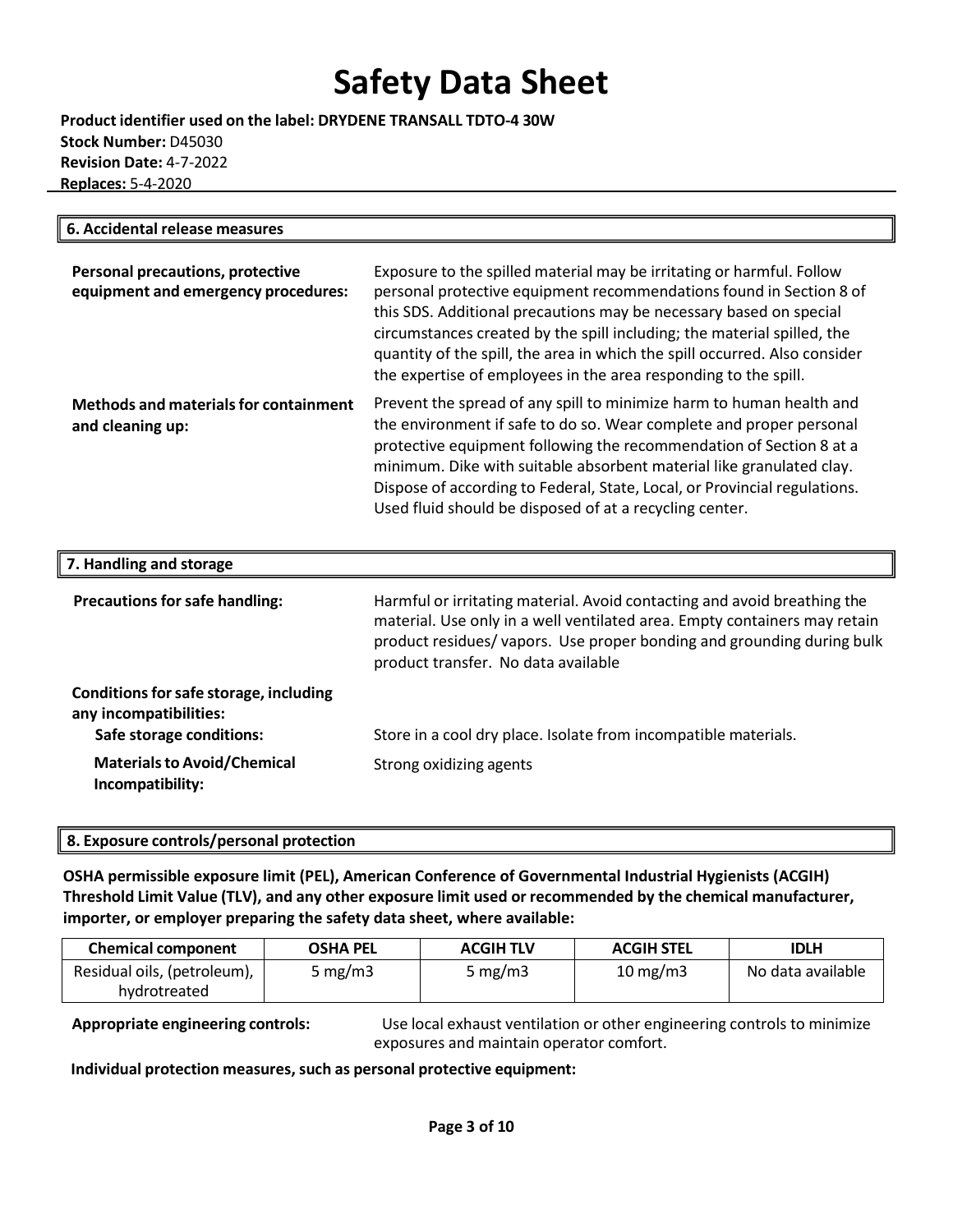**Product identifier used on the label: DRYDENE TRANSALL TDTO-4 30W Stock Number:** D45030 **Revision Date:** 4-7-2022 **Replaces:** 5-4-2020

| <b>Respiratory Protection:</b>     | Respiratory protection may be required to avoid overexposure when<br>handling this product. General or local exhaust ventilation is the<br>preferred means of protection. Use a respirator if general room<br>ventilation is not available or sufficient to eliminate symptoms. None<br>required where adequate ventilation is provided. If airborne<br>concentrations are above the applicable exposure limits, use<br>NIOSH/MSHA approved respiratory protection. |
|------------------------------------|---------------------------------------------------------------------------------------------------------------------------------------------------------------------------------------------------------------------------------------------------------------------------------------------------------------------------------------------------------------------------------------------------------------------------------------------------------------------|
| <b>Respirator Type(s):</b>         | None required where adequate ventilation is provided. If airborne<br>concentrations are above the applicable exposure limits, use<br>NIOSH/MSHA approved respiratory protection.                                                                                                                                                                                                                                                                                    |
| Eye protection:                    | No special requirements under normal industrial use.                                                                                                                                                                                                                                                                                                                                                                                                                |
| Skin protection:                   | Wear protective gloves. Inspect gloves for chemical break-through and<br>replace at regular intervals. Clean protective equipment regularly. Wash<br>hands and other exposed areas with mild soap and water before eating,<br>drinking, and when leaving work.                                                                                                                                                                                                      |
| Gloves:                            | Neoprene, Nitrile                                                                                                                                                                                                                                                                                                                                                                                                                                                   |
| <b>General hygiene conditions:</b> | No data available                                                                                                                                                                                                                                                                                                                                                                                                                                                   |

## **9. Physical and chemical properties**

| Appearance (physical state, color etc.):         |                   |
|--------------------------------------------------|-------------------|
| <b>Physical state:</b>                           | Liquid            |
| Color:                                           | <b>Brown</b>      |
| Odor:                                            | Mild              |
| <b>Odor Threshold:</b>                           | Not determined    |
| pH:                                              | No data available |
| <b>Melting point/freezing point:</b>             |                   |
| <b>Melting Point:</b>                            | No data available |
| <b>Freezing point:</b>                           | No data available |
| Initial boiling point and boiling range<br>(°C): | 150               |
| Flash Point (°C):                                | 215               |
| <b>Evaporation Rate:</b>                         | No data available |
| Flammability (solid, gas):                       | No data available |
| Upper/lower flammability or explosive            |                   |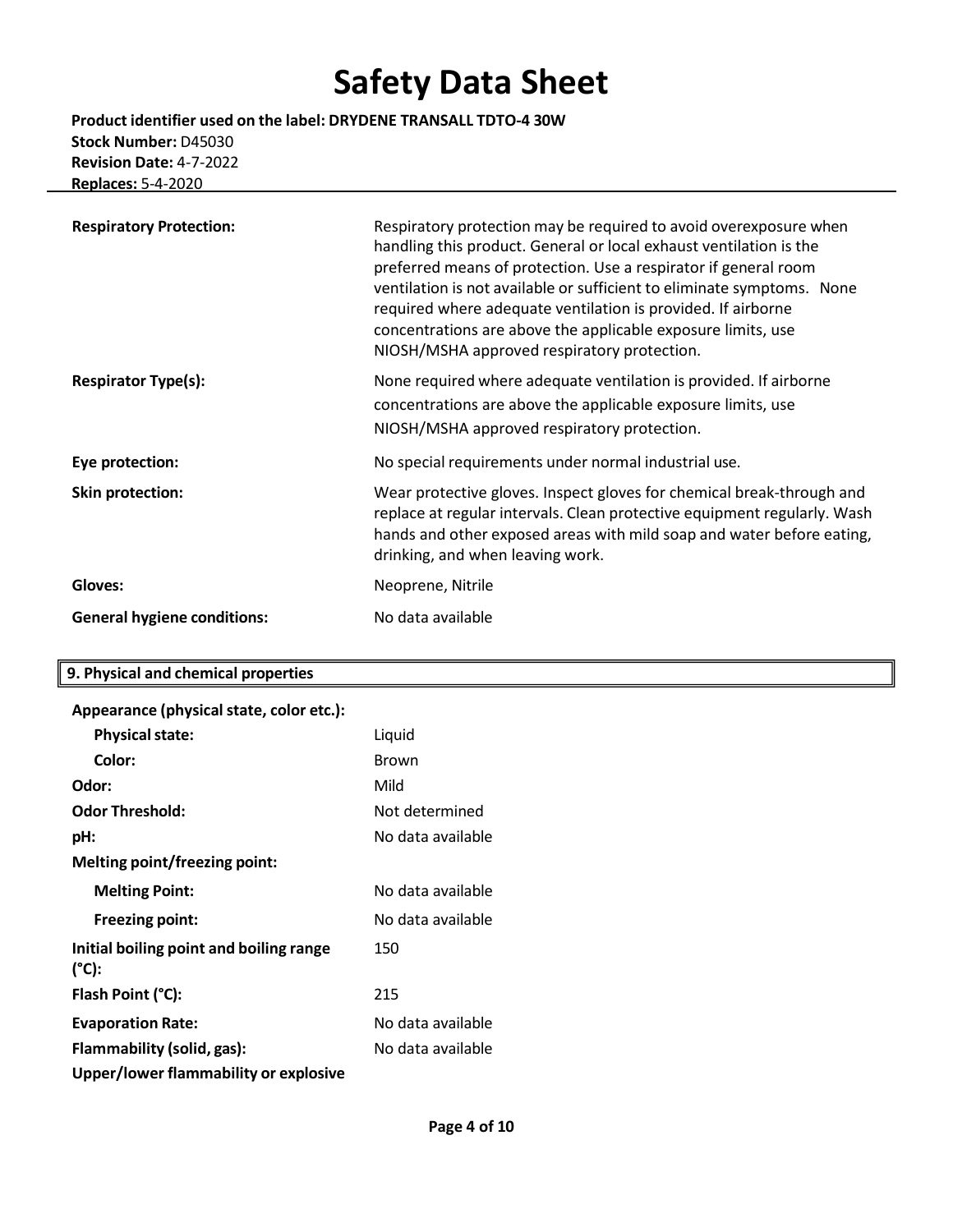**Product identifier used on the label: DRYDENE TRANSALL TDTO-4 30W Stock Number:** D45030 **Revision Date:** 4-7-2022 **Replaces:** 5-4-2020

#### **limits:**

| <b>Upper flammability or explosive</b><br>limits: | Not established   |
|---------------------------------------------------|-------------------|
| Lower flammability or explosive<br>limits:        | Not established   |
| Vapor pressure:                                   | No data available |
| Vapor density:                                    | No data available |
| <b>Relative density:</b>                          | 0.89              |
| Solubility(ies):                                  | Negligible        |
| Partition coefficient: n-octanol/water:           | No data available |
| Auto-ignition temperature:                        | No data available |
| <b>Decomposition Temperature:</b>                 | Not determined    |
| <b>Viscosity:</b>                                 | 106.6 cSt @ 40°C  |
| <b>Volatile organic compound (VOC)</b>            | 0.000000          |
| content and percentage of volatiles:              |                   |

| 10. Stability and reactivity                                          |                                                                                                                                                                                                            |
|-----------------------------------------------------------------------|------------------------------------------------------------------------------------------------------------------------------------------------------------------------------------------------------------|
| <b>Reactivity:</b>                                                    |                                                                                                                                                                                                            |
| <b>Chemical stability:</b>                                            | Stable under normal conditions.                                                                                                                                                                            |
| <b>Possibility of hazardous reactions:</b>                            | None expected under standard conditions of storage.                                                                                                                                                        |
| Conditions to avoid (e.g., static<br>discharge, shock, or vibration): | Temperatures above the high flash point of this combustible material in<br>combination with sparks, open flames, or other sources of ignition.<br>Moisture (will lead to product performance degradation). |
| Incompatible materials:                                               | Strong oxidizing agents                                                                                                                                                                                    |
| Hazardous decomposition products:                                     | Carbon monoxide, Smoke                                                                                                                                                                                     |

#### **11. Toxicological information**

#### **Description of the varioustoxicological (health) effects and the available data used to identify those effects:**

| Information on the likely routes of<br>exposure (inhalation, ingestion, skin<br>and eye contact): | No data available |
|---------------------------------------------------------------------------------------------------|-------------------|
| Symptoms related to the physical,<br>chemical and toxicological<br>characteristics:               | None Known        |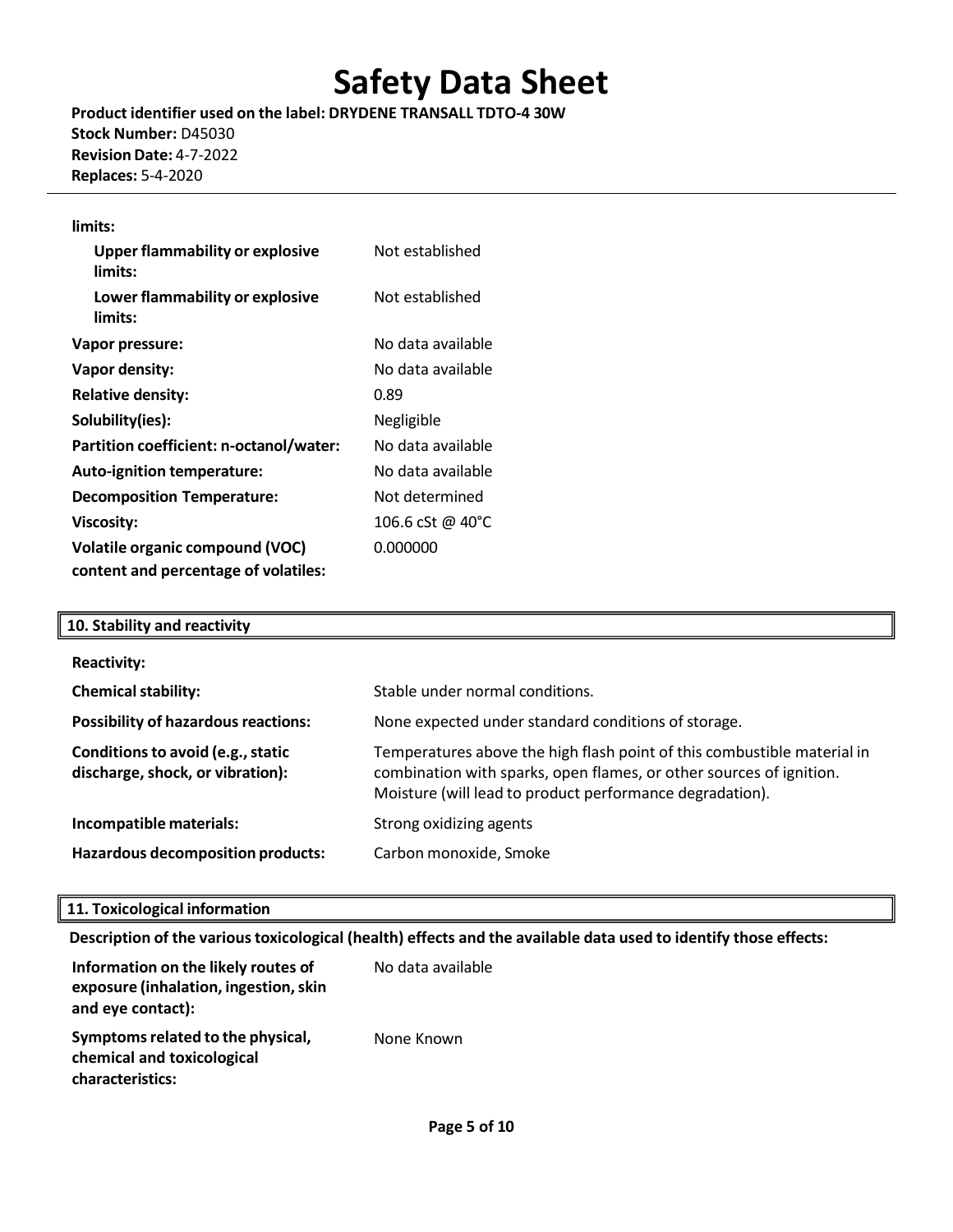**Product identifier used on the label: DRYDENE TRANSALL TDTO-4 30W Stock Number:** D45030 **Revision Date:** 4-7-2022 **Replaces:** 5-4-2020

## **Delayed and immediate effects and also chronic effectsfrom short- and long-term exposure:**

| <b>Ingestion Toxicity:</b>     | Although this product has a low order of acute oral toxicity, aspiration of<br>minute amounts into the lungs during ingestion or vomiting may cause<br>mild to severe pulmonary injury and possibly death.                                                                                                                                                                                                                                                       |
|--------------------------------|------------------------------------------------------------------------------------------------------------------------------------------------------------------------------------------------------------------------------------------------------------------------------------------------------------------------------------------------------------------------------------------------------------------------------------------------------------------|
| <b>Skin Contact:</b>           | This material is likely to be moderately irritating to skin based on animal<br>data.Can cause moderate skin irritation, defatting, and dermatitis. Not<br>likely to cause permanent damage.                                                                                                                                                                                                                                                                      |
| <b>Absorption:</b>             | Likely to be practically non-toxic based on animal data.                                                                                                                                                                                                                                                                                                                                                                                                         |
| <b>Inhalation Toxicity:</b>    | No hazard in normal industrial use. Likely to be practically non-toxic<br>based on animal data.                                                                                                                                                                                                                                                                                                                                                                  |
| <b>Eye Contact:</b>            | This material is likely to be non-irritating to eyes based on animal data.                                                                                                                                                                                                                                                                                                                                                                                       |
| Sensitization:                 | No data available                                                                                                                                                                                                                                                                                                                                                                                                                                                |
| <b>Mutagenicity:</b>           | No data available to indicate product or any components present at<br>greater than 0.1% is mutagenic or genotoxic.                                                                                                                                                                                                                                                                                                                                               |
| Carcinogenicity:               | Not expected to cause cancer. This product meets the IP-346 criteria of<br><3% PAH's and is not considered a carcinogen by the International<br>Agency for Research on Cancer.                                                                                                                                                                                                                                                                                   |
| <b>STOT-single exposure:</b>   | Based on available data, the classification criteria are not met.                                                                                                                                                                                                                                                                                                                                                                                                |
| <b>STOT-repeated exposure:</b> | Based on available data, the classification criteria are not met.                                                                                                                                                                                                                                                                                                                                                                                                |
| <b>Aspiration hazard:</b>      | Based on available data, the classification criteria are not met.                                                                                                                                                                                                                                                                                                                                                                                                |
| <b>Other information:</b>      | This product contains a component which caused organ effects (adrenal,<br>thyroid, livery, ovary, testes, and bone marrow) and blood cell formation<br>effects when given orally to rats at high, repeated daily doses. It also<br>caused adverse reproductive effects in experimental animals. When<br>pregnant rats orally were given high, repeated daily doses of this<br>compound, they gave birth to pups with cleft palate and skeletal<br>malformations. |

## **Numerical measures of toxicity (such as acute toxicity estimates):**

| <b>Chemical Name</b> | LD50 Oral | <b>LD50 Dermal</b> | <b>LC50 Inhalation</b> |
|----------------------|-----------|--------------------|------------------------|
| No data available    |           |                    |                        |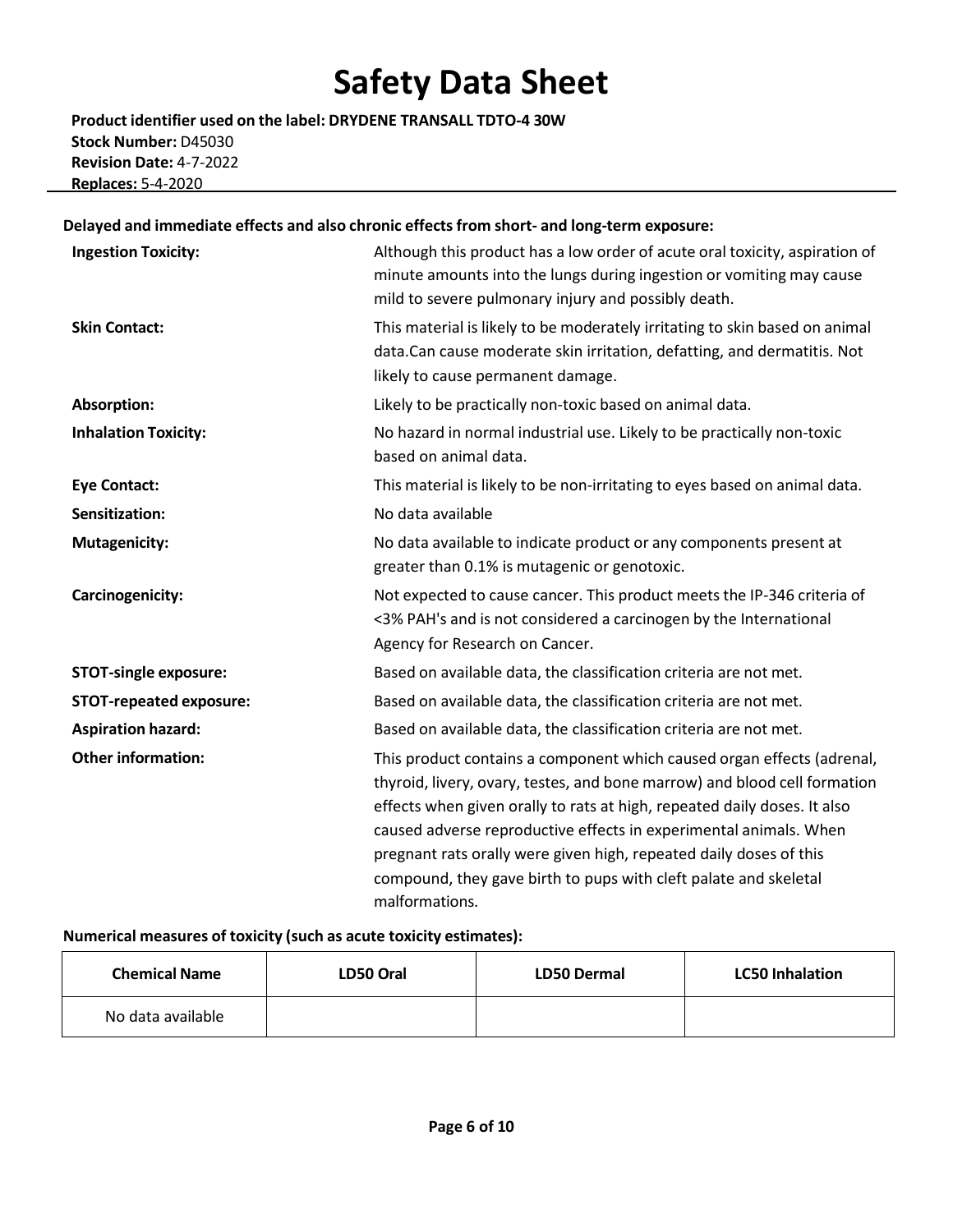**Product identifier used on the label: DRYDENE TRANSALL TDTO-4 30W Stock Number:** D45030 **Revision Date:** 4-7-2022 **Replaces:** 5-4-2020

Is the hazardous chemical is listed in the National Toxicology Program (NTP) Report on Carcinogens (latest edition) or **has been found to be a potential carcinogen in the International Agency for Research on Cancer (IARC) Monographs (latest edition), or by OSHA:**

| <b>Chemical Name</b>       | <b>OSHA Carcinogen</b> | <b>IARC Carcinogen</b> | <b>NTP Carcinogen</b> |
|----------------------------|------------------------|------------------------|-----------------------|
| There are no components    |                        |                        |                       |
| that are known or reported |                        |                        |                       |
| to cause cancer.           |                        |                        |                       |

#### **12. Ecological information**

| <b>Ecotoxicity (aquatic and terrestrial,</b> | No data available |
|----------------------------------------------|-------------------|
| where available):                            |                   |

**Ecological Toxicity Data:**

| <b>Chemical Name</b>      | CAS#       | <b>Aquatic EC50</b><br>Crustacea              | <b>Aquatic ERC50</b><br>Algae | <b>Aquatic LC50 Fish</b>                                                                                                                         |
|---------------------------|------------|-----------------------------------------------|-------------------------------|--------------------------------------------------------------------------------------------------------------------------------------------------|
| Zinc alkyldithiophosphate | 68649-42-3 | 48 HR EC50<br>DAPHNIA MAGNA<br>$1 - 1.5$ mg/L | No data available             | 96 HR LC50<br><b>PIMEPHALES</b><br>PROMELAS 10 - 35<br>MG/L [SEMI-<br>STATIC]<br><b>96 HR LC50</b><br><b>PIMEPHALES</b><br><b>PROMELAS 1 - 5</b> |
|                           |            |                                               |                               | MG/L [STATIC]                                                                                                                                    |

| Persistence and degradability:                                   | Biodegrades slowly.                                                                                           |
|------------------------------------------------------------------|---------------------------------------------------------------------------------------------------------------|
| <b>Bioaccumulative potential:</b>                                | Bioconcentration is expected to occur.                                                                        |
| <b>Mobility in soil:</b>                                         | This material is expected to have essentially no mobility in soil. It absorbs<br>strongly to most soil types. |
| Other adverse effects (such as<br>hazardous to the ozone layer): | No data available                                                                                             |

#### **13. Disposal considerations**

**Description of waste residues and information on theirsafe handling and methods of disposal, including the disposal of any contaminated packaging:**

Spent or discarded material is non-hazardous according to environmental regulations.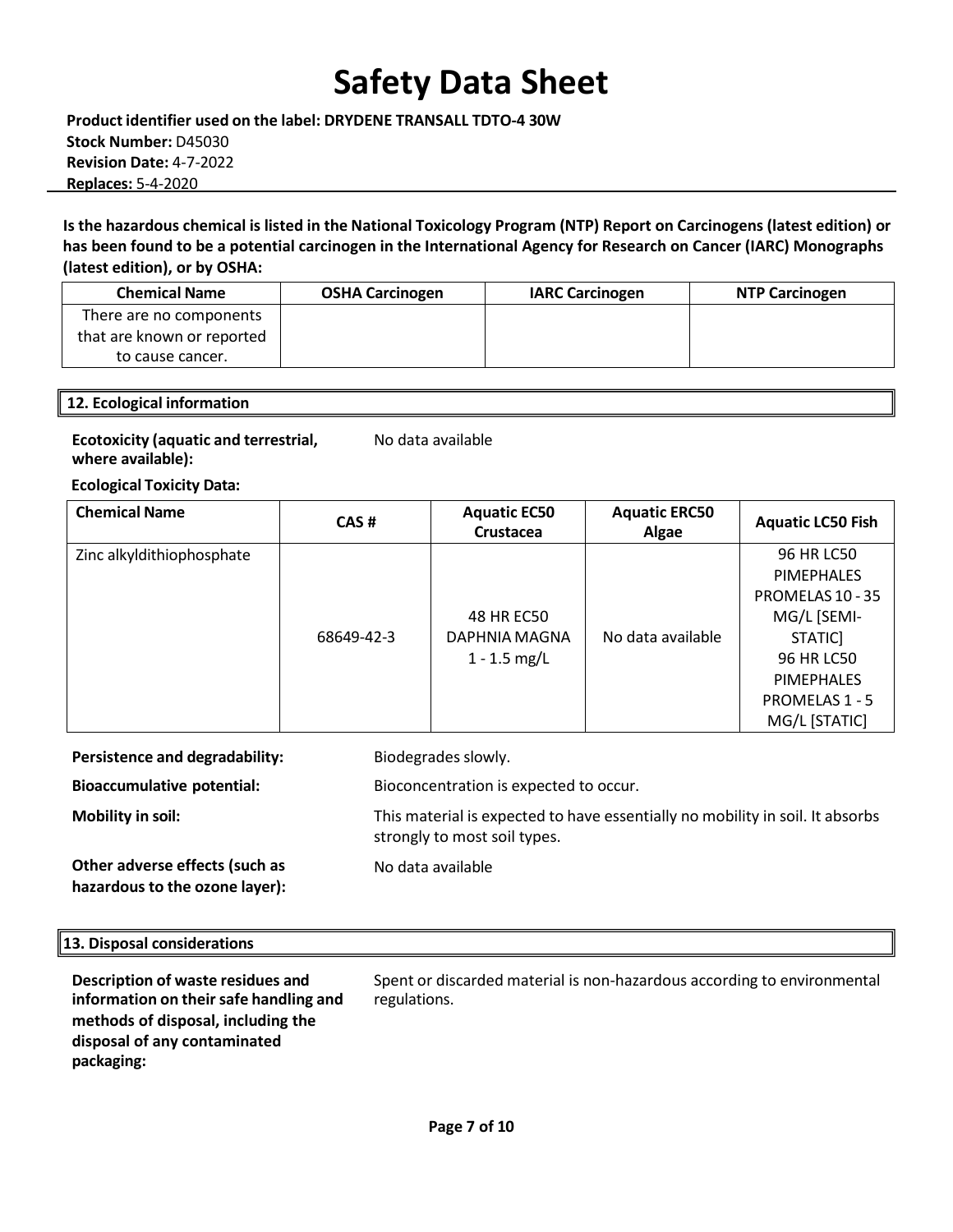| Product identifier used on the label: DRYDENE TRANSALL TDTO-4 30W |
|-------------------------------------------------------------------|
| Stock Number: D45030                                              |
| <b>Revision Date: 4-7-2022</b>                                    |
| <b>Replaces: 5-4-2020</b>                                         |

**Contaminated packaging:** Recycle containers whenever possible.

### **14. Transport information**

| Carriage of dangerous goods by road (DOT), rail or inland waterways:                                                                                                          |                       |  |  |  |  |
|-------------------------------------------------------------------------------------------------------------------------------------------------------------------------------|-----------------------|--|--|--|--|
| <b>DOT Basic Description:</b>                                                                                                                                                 | No data available     |  |  |  |  |
|                                                                                                                                                                               |                       |  |  |  |  |
| International carriage of dangerous goods by sea (IMDG/IMO):                                                                                                                  |                       |  |  |  |  |
| <b>UN</b> number:                                                                                                                                                             | Not regulated by IMDG |  |  |  |  |
| <b>UN Proper shipping name:</b>                                                                                                                                               | Not applicable        |  |  |  |  |
| Transport hazard class(es):                                                                                                                                                   | Not applicable        |  |  |  |  |
| Packing group, if applicable:                                                                                                                                                 | Not applicable        |  |  |  |  |
|                                                                                                                                                                               |                       |  |  |  |  |
| International carriage of dangerous goods by air (IATA):                                                                                                                      |                       |  |  |  |  |
| <b>UN</b> number:                                                                                                                                                             | Not regulated by IATA |  |  |  |  |
| UN Proper shipping name:                                                                                                                                                      | Not applicable        |  |  |  |  |
| Transport hazard class(es):                                                                                                                                                   | Not applicable        |  |  |  |  |
| Packing group, if applicable:                                                                                                                                                 | Not applicable        |  |  |  |  |
|                                                                                                                                                                               |                       |  |  |  |  |
| Environmental hazards (e.g., Marine<br>pollutant (Yes/No)):                                                                                                                   | None.                 |  |  |  |  |
| <b>Transport in bulk (according to Annex II</b><br>of MARPOL 73/78 and the IBC Code):                                                                                         | No data available     |  |  |  |  |
| Special precautions which a user needs<br>to be aware of or needs to comply with<br>in connection with transport or<br>conveyance either within or outside<br>their premises: | No data available     |  |  |  |  |

### **15. Regulatory information**

#### **Safety, health and environmental regulationsspecific for the product in question:**

**TSCA Status: All components of this material are on the US TSCA Inventory or are**  $\blacksquare$ exempt.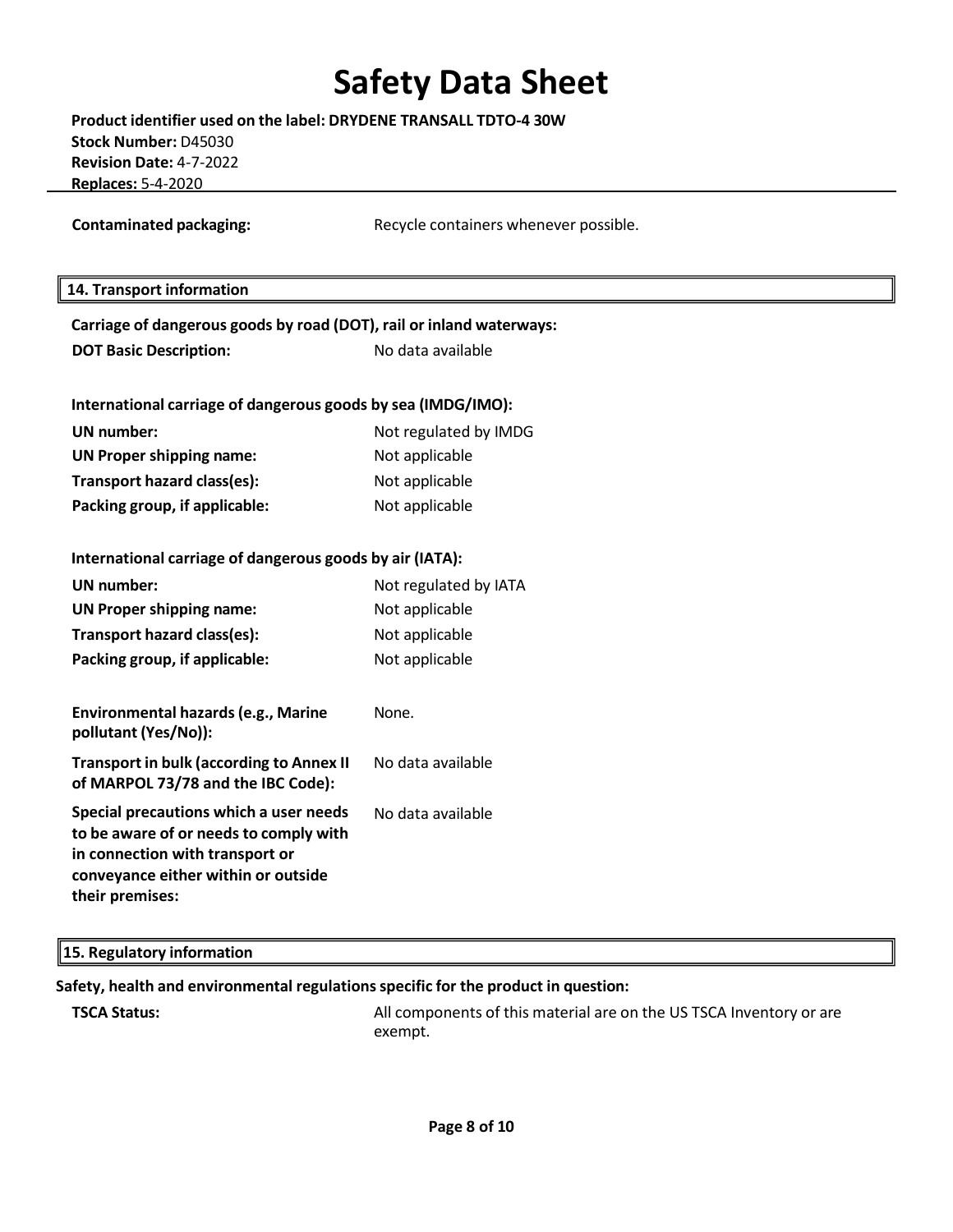**Product identifier used on the label: DRYDENE TRANSALL TDTO-4 30W Stock Number:** D45030 **Revision Date:** 4-7-2022 **Replaces:** 5-4-2020

## **Regulated Components:**

| <b>Chemical Name</b>   | CAS#       | <b>CERCLA</b> | Sara EHS | <b>Sara 313</b> | U.S. HAP |
|------------------------|------------|---------------|----------|-----------------|----------|
| Petroleum distillates, |            |               |          |                 |          |
| hydrotreated heavy     | 64742-54-7 | Ν             | Ν        | Ν               | Ν        |
| paraffinic             |            |               |          |                 |          |
| Residual oils,         |            |               |          |                 |          |
| (petroleum),           | 64742-57-0 | N             | Ν        | Ν               | Ν        |
| hydrotreated           |            |               |          |                 |          |
| Zinc                   | 68649-42-3 | N             | Ν        | Ν               | Ν        |
| alkyldithiophosphate   |            |               |          |                 |          |
| Phenol, 4-dodecyl-     | 104-43-8   | Ν             | Ν        | Ν               | Ν        |

| <b>Chemical Name</b>                                       | CAS#       | <b>California Prop</b><br>65 - Cancer | <b>California Prop</b><br>65 - Dev. Toxicity | <b>California Prop</b><br>65 - Reprod fem | <b>California Prop</b><br>65 - Reprod male |
|------------------------------------------------------------|------------|---------------------------------------|----------------------------------------------|-------------------------------------------|--------------------------------------------|
| Petroleum distillates,<br>hydrotreated heavy<br>paraffinic | 64742-54-7 | N                                     | N                                            | Ν                                         | N                                          |
| Residual oils,<br>(petroleum),<br>hydrotreated             | 64742-57-0 | Ν                                     | N                                            | Ν                                         | N                                          |
| <b>Zinc</b><br>alkyldithiophosphate                        | 68649-42-3 | N                                     | Ν                                            | Ν                                         | N                                          |
| Phenol, 4-dodecyl-                                         | 104-43-8   | N                                     | Ν                                            | Ν                                         | N                                          |

| <b>Chemical Name</b>                                       | CAS#       | <b>Massachusetts</b><br><b>RTK List</b> | <b>New Jersey</b><br><b>RTK List</b> | Pennsylvania<br><b>RTK List</b> | Rhode<br><b>Island RTK</b><br>List | <b>Minnesota</b><br><b>Hazardous</b><br><b>Substance</b><br>List |
|------------------------------------------------------------|------------|-----------------------------------------|--------------------------------------|---------------------------------|------------------------------------|------------------------------------------------------------------|
| Petroleum distillates,<br>hydrotreated heavy<br>paraffinic | 64742-54-7 | N                                       | N                                    | N                               | N                                  | N                                                                |
| Residual oils,<br>(petroleum),<br>hydrotreated             | 64742-57-0 | N                                       | N                                    | N                               | N                                  | N                                                                |
| Zinc<br>alkyldithiophosphate                               | 68649-42-3 | N                                       | Ν                                    | N                               | N                                  | N                                                                |
| Phenol, 4-dodecyl-                                         | 104-43-8   | N                                       | N                                    | N                               | N                                  | N                                                                |